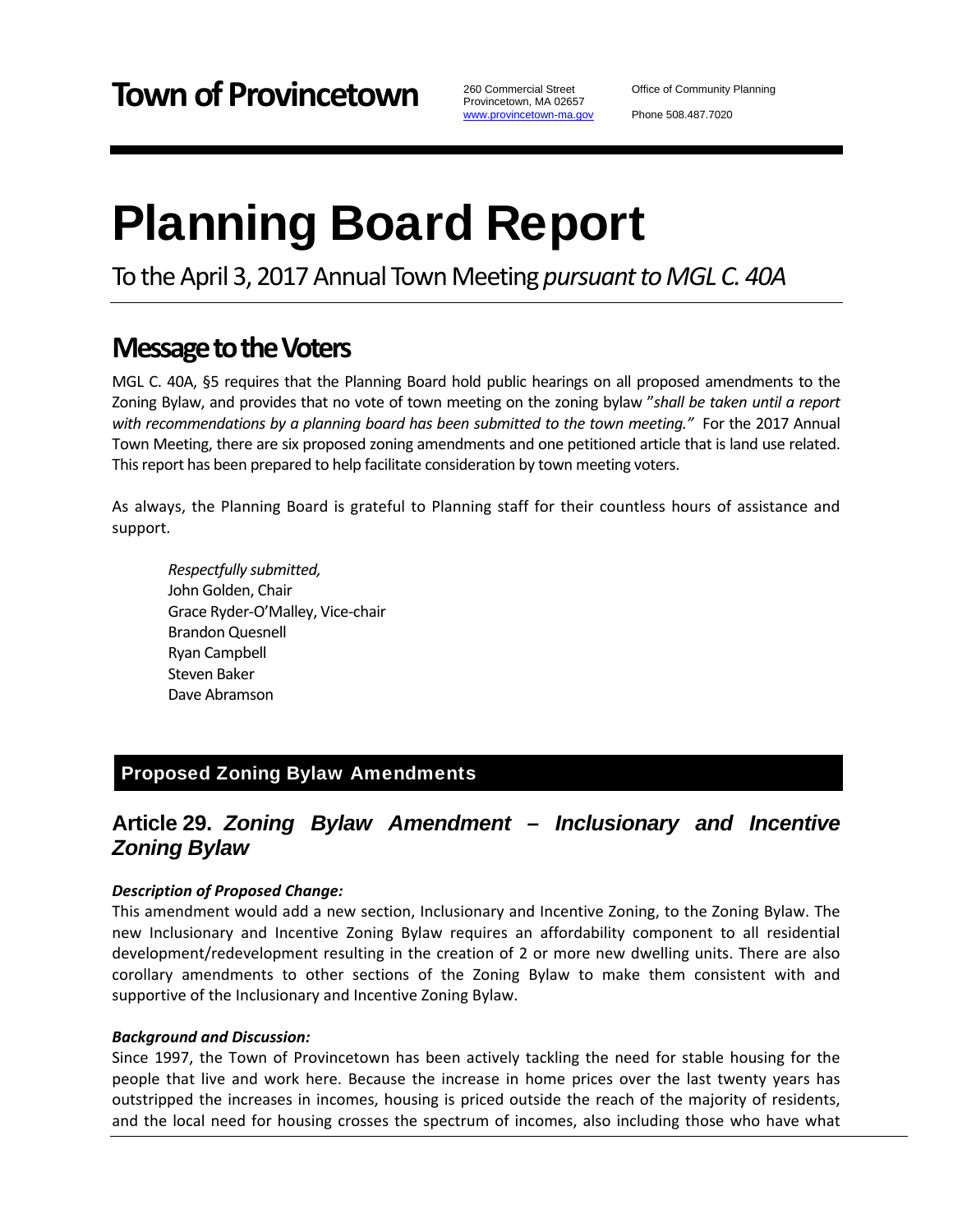would traditionally be considered "middle class" incomes. As we struggle to maintain and grow our local economy, it is imperative that we concurrently grow our housing options, as economic and housing development support each other.

The need for an Inclusionary Bylaw was recognized in the Local Comprehensive Plan, which was adopted in 2000, and was one of the Board of Selectmen's Town-wide Policy Goals for FY 2016 and FY 2017. The Planning Board and Planning staff worked with the BOS, the Community Housing Council, Town staff, Town Counsel, local developers and other interested parties who attended the November Town Meeting Forum and subsequent Planning Board meetings to develop an Inclusionary and Incentive Zoning Bylaw that is tailored to the particular needs and development patterns of Provincetown.

This bylaw is intended to help the Town achieve both the state's goal under 40B of creating deed‐ restricted, below-market rate housing and our Town's goal of creating middle income housing. In addition to the typical inclusionary bylaw requirement of the construction of affordable or community housing as part of larger residential development projects, this bylaw also includes a payment‐in‐lieu component for smaller projects. This is particularly important for the unique circumstances of Provincetown, as it addresses the limited developable land base and the corresponding predominance of small‐scale residential development of fewer than 6 dwelling units. There is an exemption for the development of a single new dwelling unit and for the creation of accessory apartments.

Payment-in-lieu of creating a partial unit is a way of addressing our unique circumstances and ensuring that everyone who develops 2 or more market rate residential dwellings also contributes to the production of affordable and community housing, while not putting an undue burden on those developing small projects of 2‐5 units and allowing them to contribute on a proportionally smaller scale. Payments‐in‐lieu will be put into dedicated accounts that are specifically established for the purpose of creating affordable or community housing, either by actually constructing units, or by buying affordability deed restrictions on existing dwelling units.

The purpose of the proposed Inclusionary and Incentive Zoning Bylaw is to:

- $\div$  Encourage the creation of housing for a variety of income levels not being met by the market, for those people who live and/or work in Provincetown and are having a difficult time finding housing they can afford or continuing to afford to live in our community
- Encourage Community Housing opportunities for middle income residents, even though they are not state and federally defined "affordable" housing units eligible for inclusion in the state Chapter 40B Subsidized Housing Inventory (SHI)
- Provide a funding source through "payments‐in‐lieu" to increase the town's ability to engage in public/private partnerships to create affordable and community housing
- $\cdot \cdot$  Mitigate the impact of residential development on the availability and cost of housing
- Protect long‐term affordability through deed restrictions
- Provide density and other bonuses to help offset the added costs of the creation of deed‐ restricted housing
- Provide Growth Management relief for developments that create some deed‐restricted housing

The Inclusionary and Incentive Zoning Bylaw applies to new residential development of 2 or more units, but consists of tiers, depending on the scale of the project.

For the creation of between 2 and 5 dwelling units, there is an affordable/community housing requirement in the form of a payment-in-lieu of creating an actual unit, since the requirement to construct a unit of affordable or community housing within a development of 2‐5 units would be too onerous for small scale developers or property owners. The payment-in-lieu is based on a percentage the affordability gap (the difference between the market rate cost of a unit and the cost affordable to someone at 80% AMI) rather than the cost of an entire unit. For example, the affordability gap this year is \$215,304 and the payment‐in‐lieu for a 2 unit development would be \$23,688 (\$11,844 per market rate unit developed).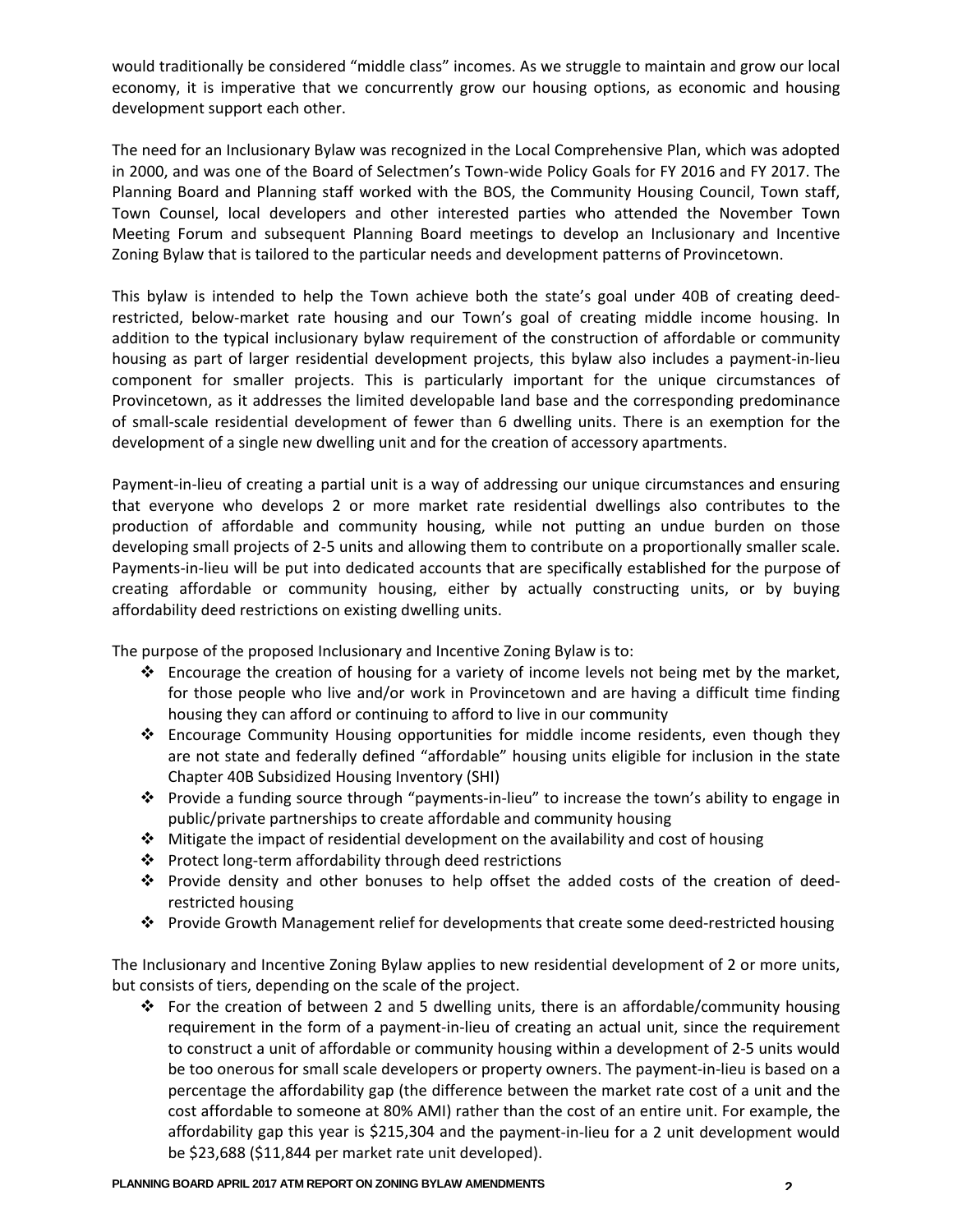For developments of 6 dwelling units or more, it is required that one-sixth, or 16.67% of the new units created be affordable/community housing units. With an emphasis of constructing affordable or community housing units on‐site as part of new residential developments of 6 or more units, the Inclusionary and Incentive Zoning Bylaw looks to address affordability for lower and middle income residents in our high‐cost Town and to ensure that the socio‐economic diversity of the community is reflected in new housing. Options other than constructing on‐site units include the construction of off-site units, payment-in-lieu of constructing affordable/community housing units, and land‐donation‐in‐lieu of constructing affordable/ community housing units.

The Inclusionary and Incentive Zoning Bylaw is not applicable to:

- $\triangle$  The development of one dwelling unit
- Accessory dwelling units (for year‐round rental)
- Health care‐related developments with fewer than 6 independent living units
- Year round rental units (payment‐in‐lieu is deferred until/if the project is no longer rental)

In order to facilitate the goal of having affordable/community housing units constructed either on‐ or off-site, the Inclusionary Bylaw provides for the following bonuses and benefits (bonuses are not available if the units are not actually constructed):

- ❖ Density Bonus #1
	- o 1 extra market rate unit allowed for each community housing unit created, even if it is beyond what is allowed by zoning
	- o 2 extra market rate units allowed for each affordable unit created, even if it is beyond what is allowed by zoning
- Density Bonus #1
	- o The number of dwelling units allowed can be up to the number of bedrooms supported by a non‐varianced Title V septic system
	- o For this generous bonus, 20% of the units must be affordable or community housing units
- Waiver of dimensional requirements, as appropriate, to accommodate density bonus; for example: reduced lot area, reduced frontage, reduced setbacks.
- ❖ Building Height/Third Story Bonus
	- o Up to 5 feet taller than allowed under zoning, with kneewalls allowed an extra 2 ft in height, which maintains the look of a 2 ½ story building while providing more usable floor area and a full third story
	- o This is another generous bonus where 20% of the units must be affordable or community housing units
- ❖ Building Permit Fee Reduction Bonus
	- o 50% reduction when up to one‐sixth of the units are affordable/community housing units
	- o 75% reduction when between one‐sixth and one‐half of the units are affordable/community
	- o 100% waiver when at least one‐half of the units are affordable/community (already a BOS policy)
- Growth Management relief (this is done in the Growth Management section of the Zoning Bylaws)
	- o Gallons allocated over 2 years for projects with 20‐33% affordable/community housing units
	- o Gallons allocated over 3 years for projects with up to 20% affordable/community housing units

#### *Recommendation:*

#### On March 23, 2016, the Planning Board voted 4-0-0 to recommend approval of Warrant Article 29.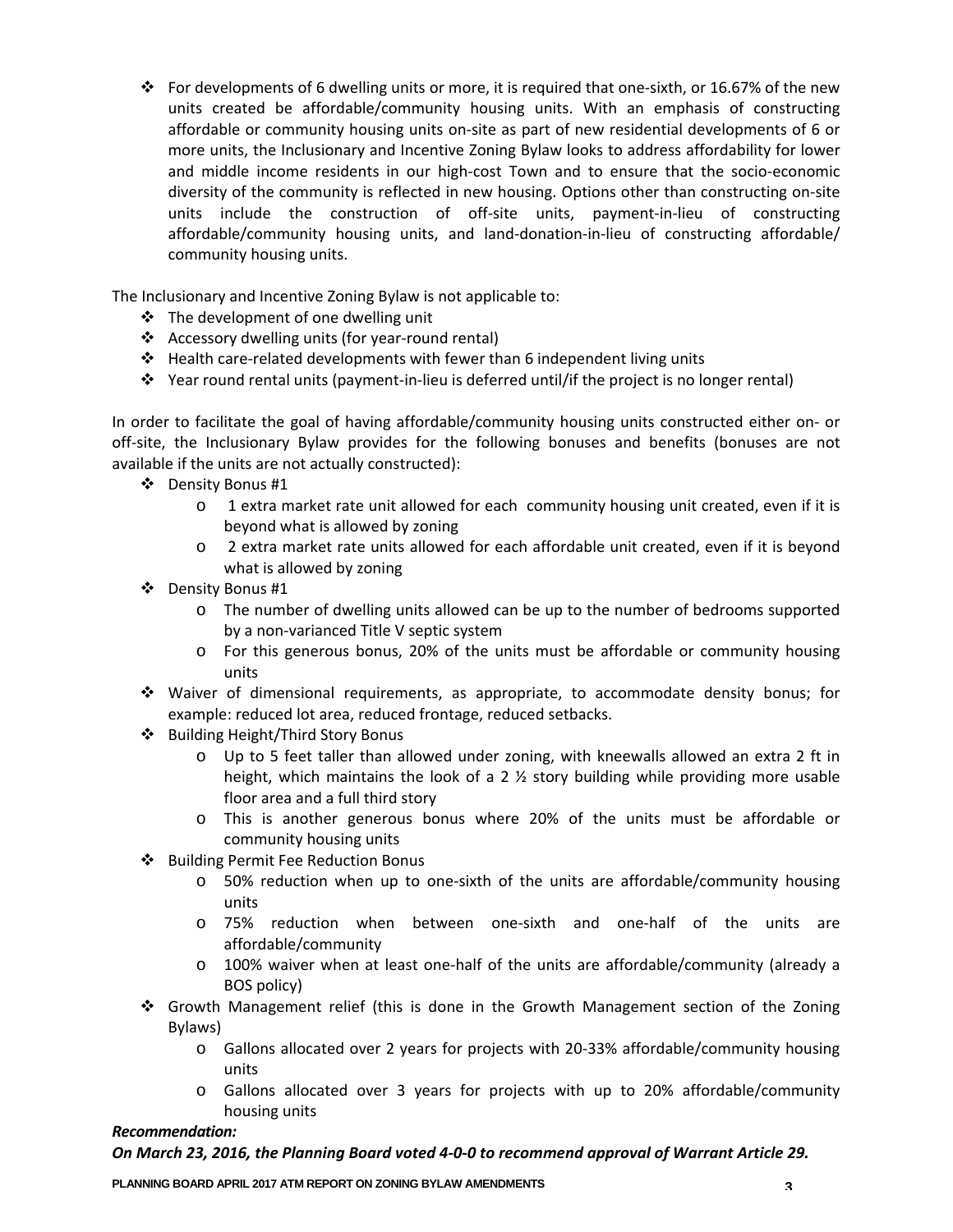## **Article 30.** *Zoning Bylaw Amendment – Definitions*

#### *Description of Proposed Change:*

This amendment seeks to combine and clarify the currently individual definitions of "Seats" and "Fixed Standing." That Provincetown even needs to define "seats" is due to the Growth Management Bylaw and the fact that the Town allocates the rare commodity of gallons for restaurant seats. The proposed definition will better define what counts as a "seat" from a Growth Management perspective, and what does not.

#### *Background and Discussion:*

It is currently difficult to enforce the Zoning Bylaw regarding seats because of lack of specificity. For instance, the current definition of "fixed standing,' which requires gallons, could be applied to the standing space at the deck railing at the Boatslip where people rest their drinks. We also wanted to clarify what types of "seats" constitute a public amenity, such as the benches in front of the Wired Puppy.

The added clarity in the Zoning Bylaw helps not only our Zoning Enforcement Officer, but also restaurant and bar owners, so they understand what they can and can't do without gallons and when they need gallons.

### *Recommendation:* On March 23, 2016, the Planning Board voted 3-0-1 to recommend approval of Warrant Article 30.

## **Article 31.** *Zoning Bylaw Amendment – Definitions*

#### *Description of Proposed Change:*

This amendment will add a new definition, "Restaurant," to the Zoning Bylaws.

#### *Background and Discussion:*

The Planning Department has recently received inquiries from potential businesses that walk the fine line between a retail use and a restaurant use. In coordination with the Health Department and Building Department, we developed a definition of restaurant that mirrored Health thresholds for the preparation of food and drink. This coordination of Zoning regulations and Health Department regulations will help the consistent interpretation and application of our regulations.

#### *Recommendation:*

On March 23, 2016, the Planning Board voted 3-0-1 to recommend approval of Warrant Article 31.

## *Article 32. Zoning Bylaw Amendment – Accessory Dwellings in the Residential 3, Residential B, TCC and GC Zoning Districts*

#### *Description of Proposed Change:*

This Article seeks to allow a maximum of one accessory dwelling unit per lot on properties of a limited size and density in the remaining zoning districts that currently do not allow Accessory Dwelling Units, provided that the accessory dwelling unit is limited in size and used for year-round rentals only.

#### *Background and Discussion:*

One of the recommendations that came out of the Housing Summit in January 2014, the DART report of November 2014 and the ULI Tap report of June 2016, wasto tweak the current Zoning regulationsto encourage the production of accessory dwelling units as one strategy to ease the housing pressure in town.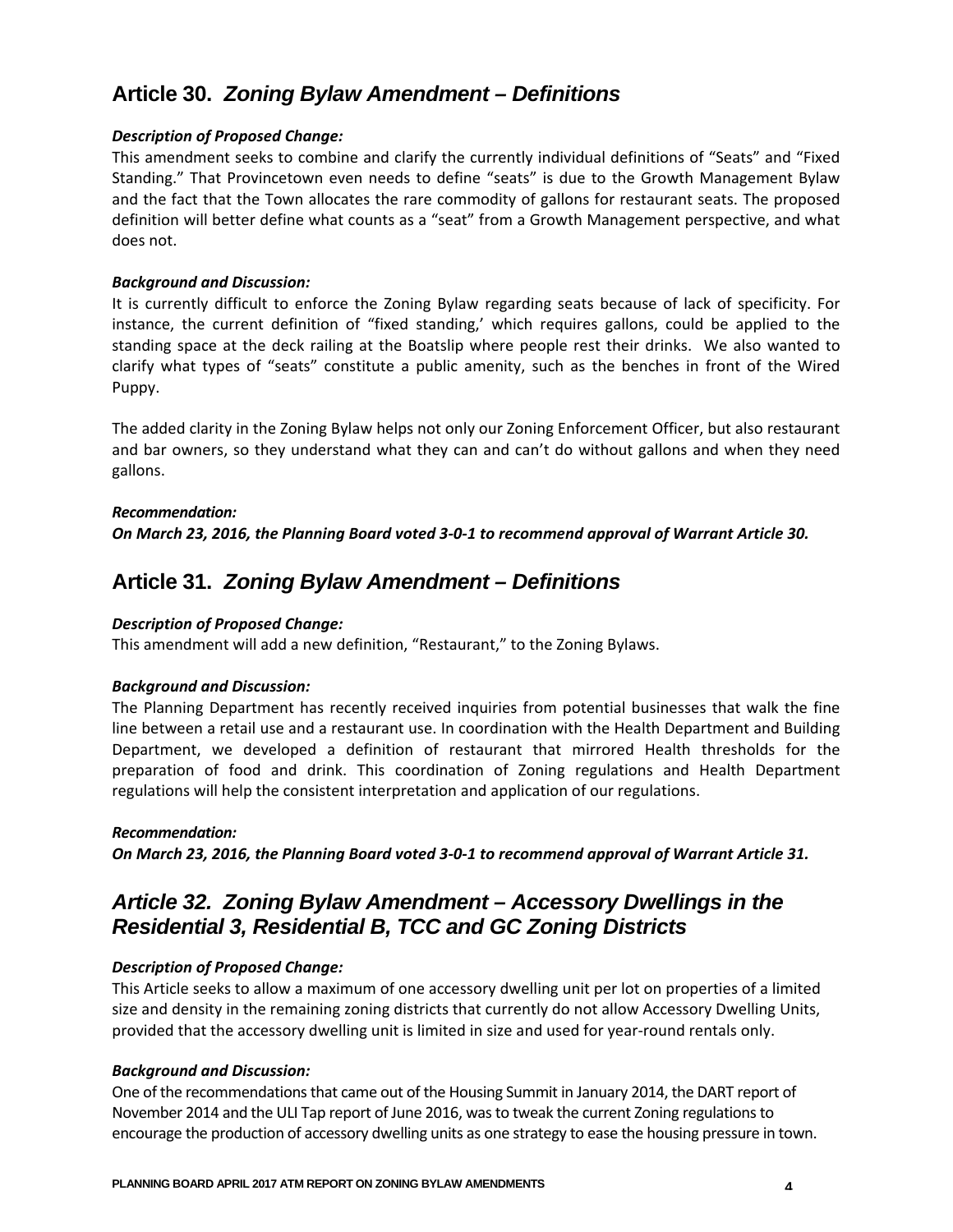Annual Town Meeting 2015 approved a Zoning Bylaw amendment that would allow accessory dwelling units for year-round rental in the Residential 1 Zoning District by Special Permit from the Planning Board, which was followed by approval for the same in the Residential 2 Zoning District at Fall Town Meeting 2015.

This Article proposesto extend the ability to have an accessory apartment to allzoning districts, but only under similar lot conditions and without creating a greater intensity than what would be allowed currently in the Res1 and Res2 Zoning Districts.

There are inherent difficulties in extending the accessory apartment use to Zoning Districts other than Res1 and Res2 since these districts already allow multiple dwelling units. We anticipated an issue if a property contains multiple condominium units: would all units be allowed to have an accessory unit? If only one accessory unit were allowed (as in Res1 and Res2), which condo unit would be able to have it?

In order to equalize the playing field but not allow a different development pattern than what has already been approved by Town Meeting, the currently proposed accessory apartment amendment would only apply to lots in these zoning districts where the lot size already limits the number of dwelling units to two, and where the number of dwelling units existing are legal. Under those circumstances, a single accessory dwelling unit could be allowed by Special Permit from the Planning Board. The accessory dwelling unit would have the same size restrictions and year round rental requirement as previously approved.

The size of the accessory unit can be a maximum of 600 square feet if it is a separate structure, detached from the main dwelling, or it can be a maximum of 40% of the floor area of the main dwelling if it islocated within the main dwelling (this could include a walk-out basement apartment, for example). It is hoped that these smaller sized dwelling units would have a more reasonable rent.

In addition to Planning Board review, any accessory dwelling unit created would also have to go through the HDC (if the property islocated within the Historic District), Growth Management (a new category was created at Annual Town Meeting 2016 for accessory dwelling units), and would have to conform with other requirements of the Zoning Bylaw.

There would be three steps in place to help ensure the accessory dwelling units are used for year-round rentals: (1) Conditions in the Special Permit from the Planning Board requiring that the unit be for year-round rental only, which is recorded at the Barnstable County Registry of Deeds; (2) a yearly rental certificate through Licensing for properties with an accessory unit (rather than every three years asfor all other rentals) requiring a lease as proof that it's a year‐round rental; and (3) an enforcement processthat would be through the Building Commissioner. Like other zoning enforcement in town, it would be complaint driven, based on neighbor observations and complaints.

#### *Recommendation:*

On March 23, 2017, the Planning Board voted 4-0-0 to make no recommendation of Warrant Article *32.*

## **Article 33.** *Zoning Bylaw Amendment – Density Schedule*

#### *Description of Proposed Change:*

This Article proposes to change the density schedule for Commercial Accommodations by decreasing the lot area requirement per guest unit to the 1986 and prior lot area requirements.

#### *Background and Discussion:*

The Town continues to see the loss of Commercial Accommodations every year. While it is true that much of that is made up by the weekly renting of condominiums, we would like to encourage the creation of new commercial accommodations (or the conversion of those that have converted to residential uses) that actually pay rooms tax.

**PLANNING BOARD APRIL 2017 ATM REPORT ON ZONING BYLAW AMENDMENTS** 5